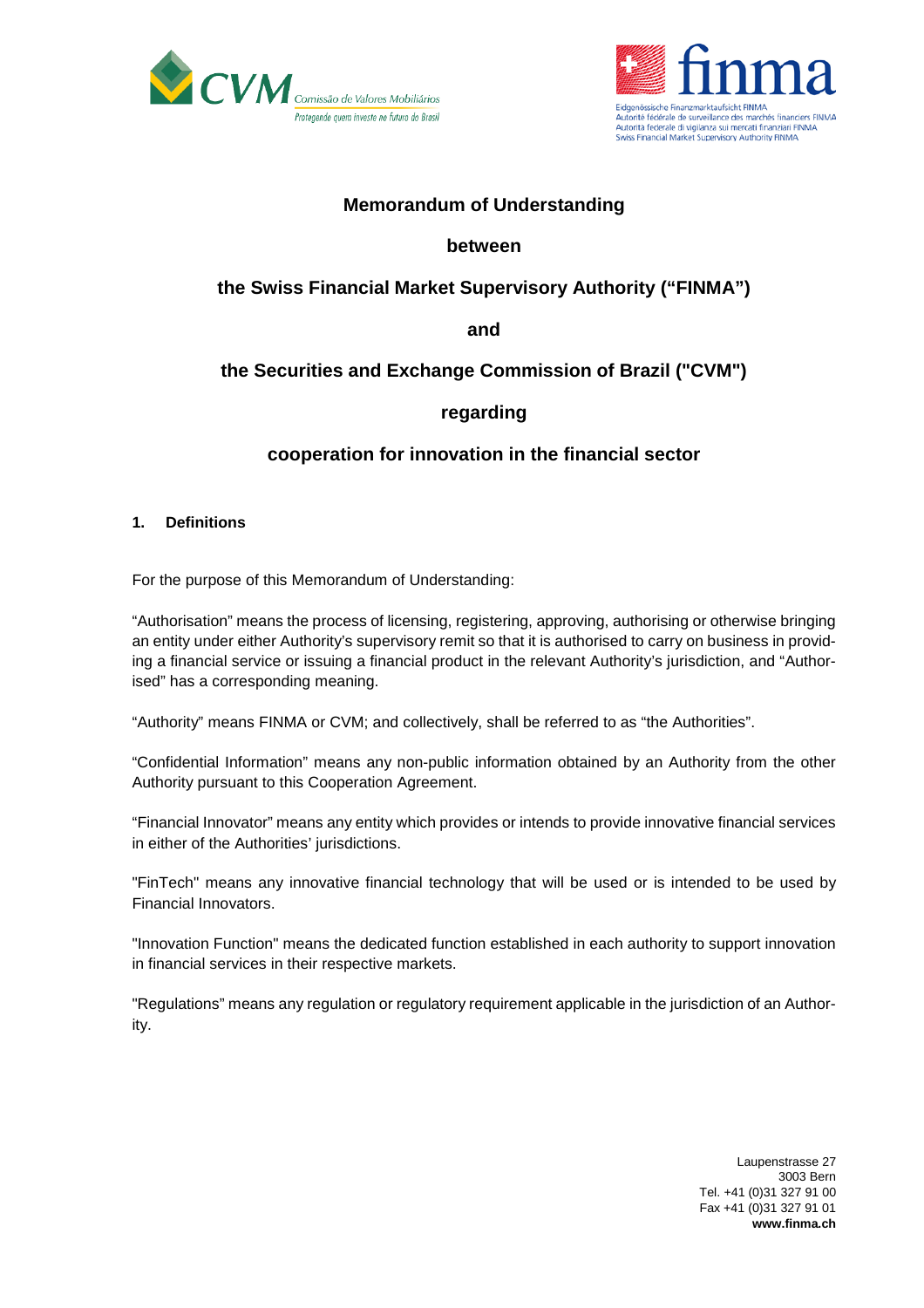



### **2. Purpose**

- 2.1. The Authorities intend to cooperate with the aim of encouraging and enabling innovation in financial services in their respective jurisdictions and of supporting Financial Innovators in meeting the Regulations applicable in their jurisdictions. To this end, each Authority has established an Innovation Function as set forth below.
- 2.2. The Authorities believe that by cooperating with each other, innovation in financial services and investor protection will be enhanced in their respective markets.
- 2.3. Enhanced cooperation between the Authorities will facilitate the entry by Financial Innovators into, and their provision of, innovative financial services in their respective jurisdictions.

### **3. FinTech functions provided by the Authorities**

- 3.1. FINMA encourages innovation and competitiveness in the Swiss financial market. FINMA is consistently removing unnecessary regulatory hurdles that may hinder Financial Innovators' market entry. It is also enabling Financial Innovators to have swift access to the Swiss financial market by providing specific support which includes:
	- 3.1.1. A FinTech Desk as a single point of contact for Financial Innovators;
	- 3.1.2. Specific assistance for Financial Innovators in understanding the Swiss regulatory framework and in establishing whether their business model requires Authorisation;
	- 3.1.3. A dedicated contact person for Financial Innovators during the pre-Authorisation or Authorisation process or both;

FINMA provides support to all Financial Innovators irrespective of whether they are domiciled in Switzerland or abroad.

- 3.2. The CVM has created a Fintech Hub that has the following objectives:
	- 3.2.1. Development of initiatives of education and orientation focused on entrepreneurs and technology developers regarding the regulatory aspects of financial services and products with potential to impact the market;
	- 3.2.2. Monitoring the development and new usages of Technologies in the financial sector;
	- 3.2.3. Establish a direct communication channel with the sector;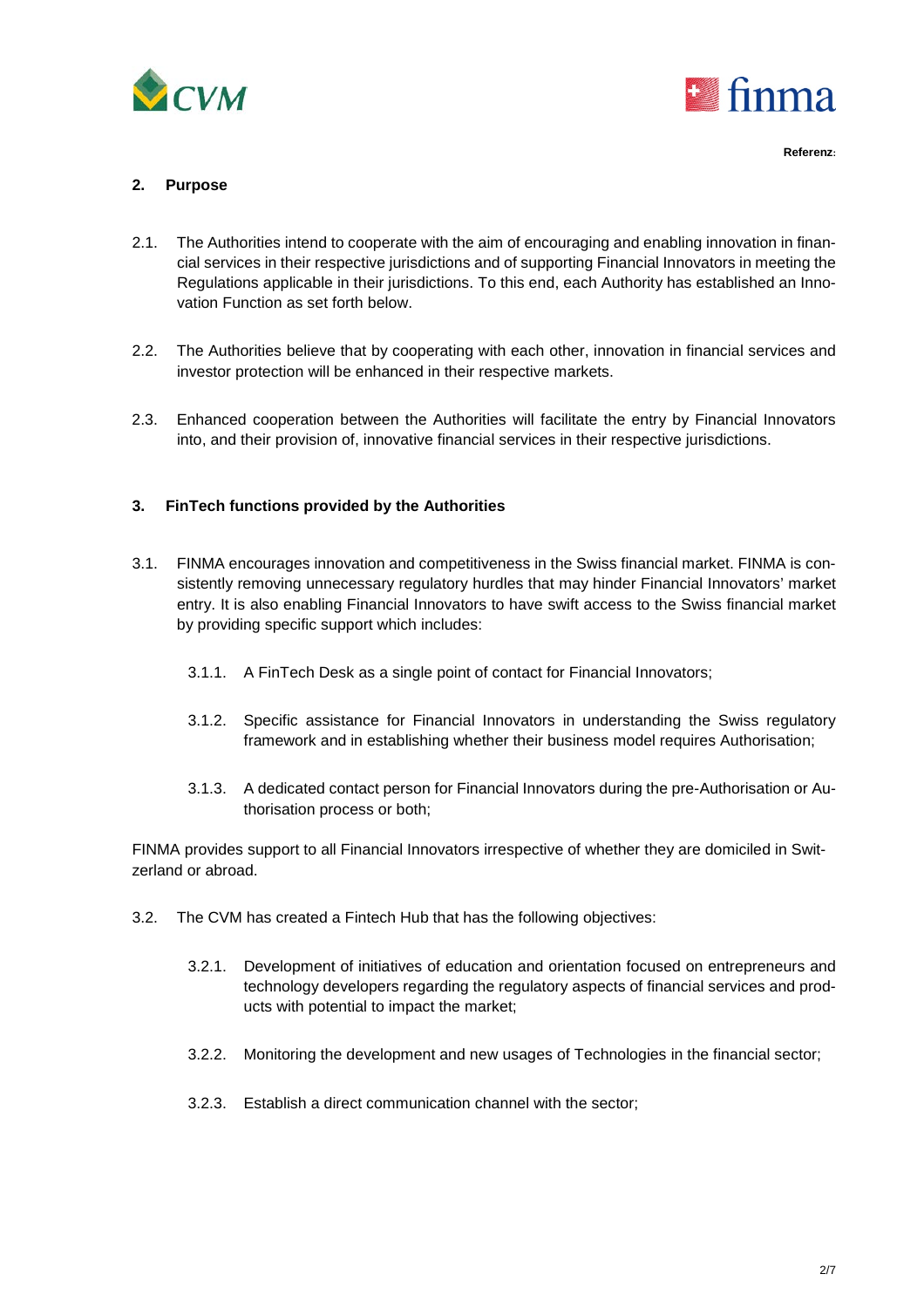



- 3.2.4. Foster discussions, analysis and research in FinTech issues;
- 3.2.5. Interaction with similar international initiatives, considering partnerships that could enhance its performance and the financial innovation sector;
- 3.2.6. Evaluation of eventual impacts in markets regulated by the CVM.

#### **4. Principles for cooperation**

- 4.1. The Authorities agree to cooperate for the purpose and within the scope of this Memorandum of Understanding.
- 4.2. This Memorandum of Understanding is a statement of intent of the Authorities and accordingly does not create any enforceable rights or any binding legal obligations, and does not fetter the discretion of the Authorities in any way in the discharge of their respective functions. This Cooperation Agreement is subject to the domestic laws and Regulations of each Authority and does not modify or supersede any laws or Regulations in force and/or applicable in Switzerland or in Brazil.
- 4.3. This Memorandum of Understanding is intended to complement, but not affect or alter the terms and conditions of any other multilateral or bilateral arrangements that are or will be concluded between the Authorities or between the Authorities and third parties.

### **5. Scope of cooperation**

#### *Information sharing*

- 5.1. The Authorities intend, as appropriate, to exchange information about:
	- 5.1.1. Regulatory and policy issues on innovation in financial services;
	- 5.1.2. Emerging market trends and developments pertaining to innovation in financial services; and
	- 5.1.3. Any other relevant issues on FinTech.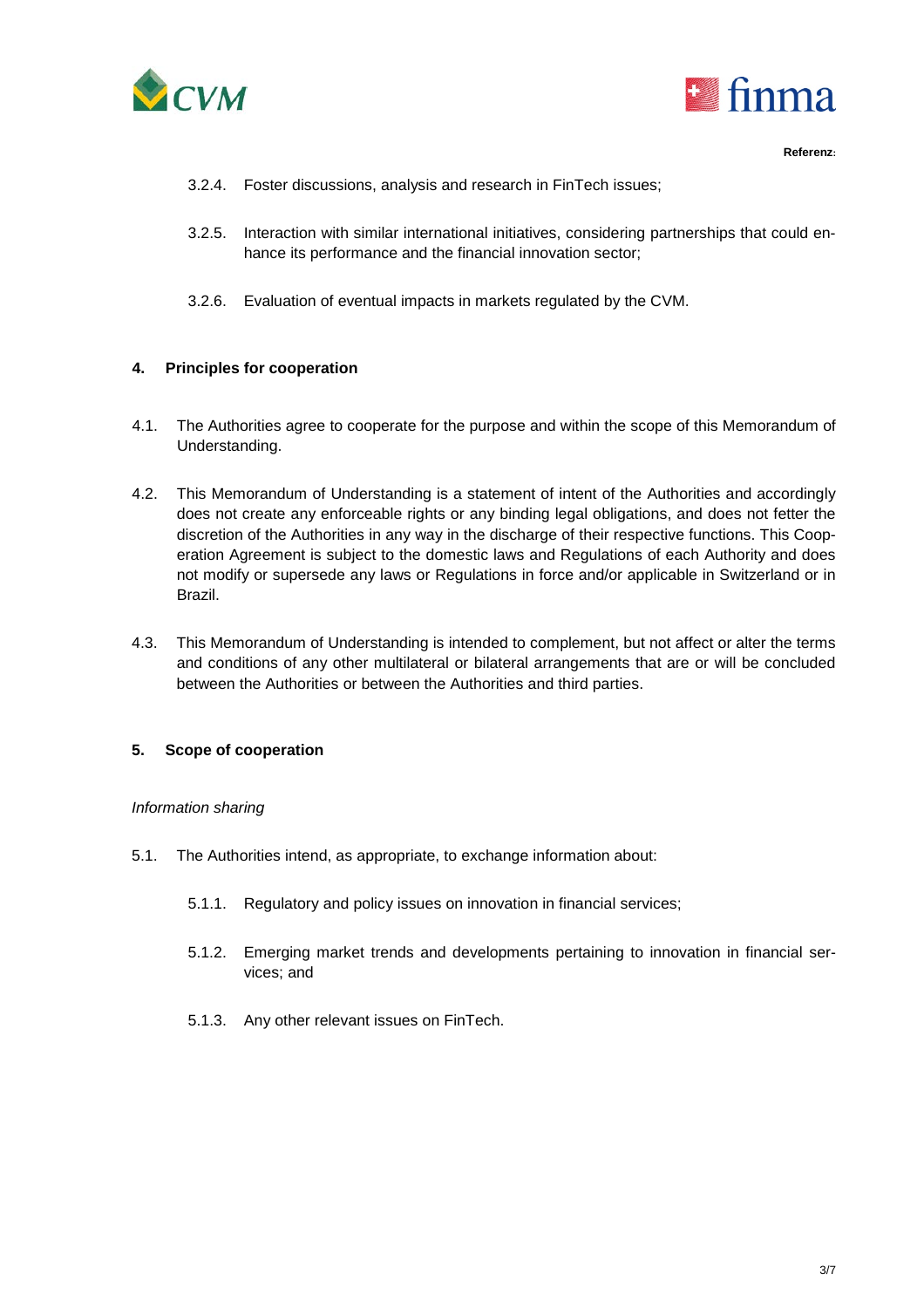



#### *Support to Financial Innovators*

5.2. Each Authority will provide Financial Innovators originating from the other jurisdiction with the same level of support that it provides to Financial Innovators originating from its own jurisdiction.

### *Dialogue on FinTech and Innovative Financial Services*

- 5.3. Representatives of the Authorities intend to meet or hold conference calls, where necessary, to discuss issues of common interest and share their experience in FinTech and innovative financial services.
- 5.4. Representatives of Financial Services Innovators may be invited to such meetings or conference calls provided both Authorities participating in the relevant discussion agree to the invitation being extended to those representatives.

### *Expertise sharing*

5.5. Each Authority may allow its staff, as appropriate, to give presentations and conduct training sessions for the other Authority to share expertise and knowledge.

### **6. Permissible use of information and confidentiality**

- 6.1. The Authorities confirm that all persons dealing with, or having access to, Confidential Information are bound by the obligation of professional or official secrecy.
- 6.2. The Authorities agree to use Confidential Information disclosed to it by the other Authority only for the purposes for which the Confidential Information was disclosed.
- 6.3. If an Authority intends to use or disclose any Confidential Information for purposes other than those for which such Confidential Information was provided the Authority should seek prior written consent from the Authority that provided the information.
- 6.4. If an Authority is required by law to disclose any Confidential Information without obtaining prior written consent from the other Authority, the Authority that is required to make the disclosure should make its best efforts to protect confidentiality, use all reasonable legal means to resist disclosure and inform the other Authority to the extent possible and without undue delay of the disclosure.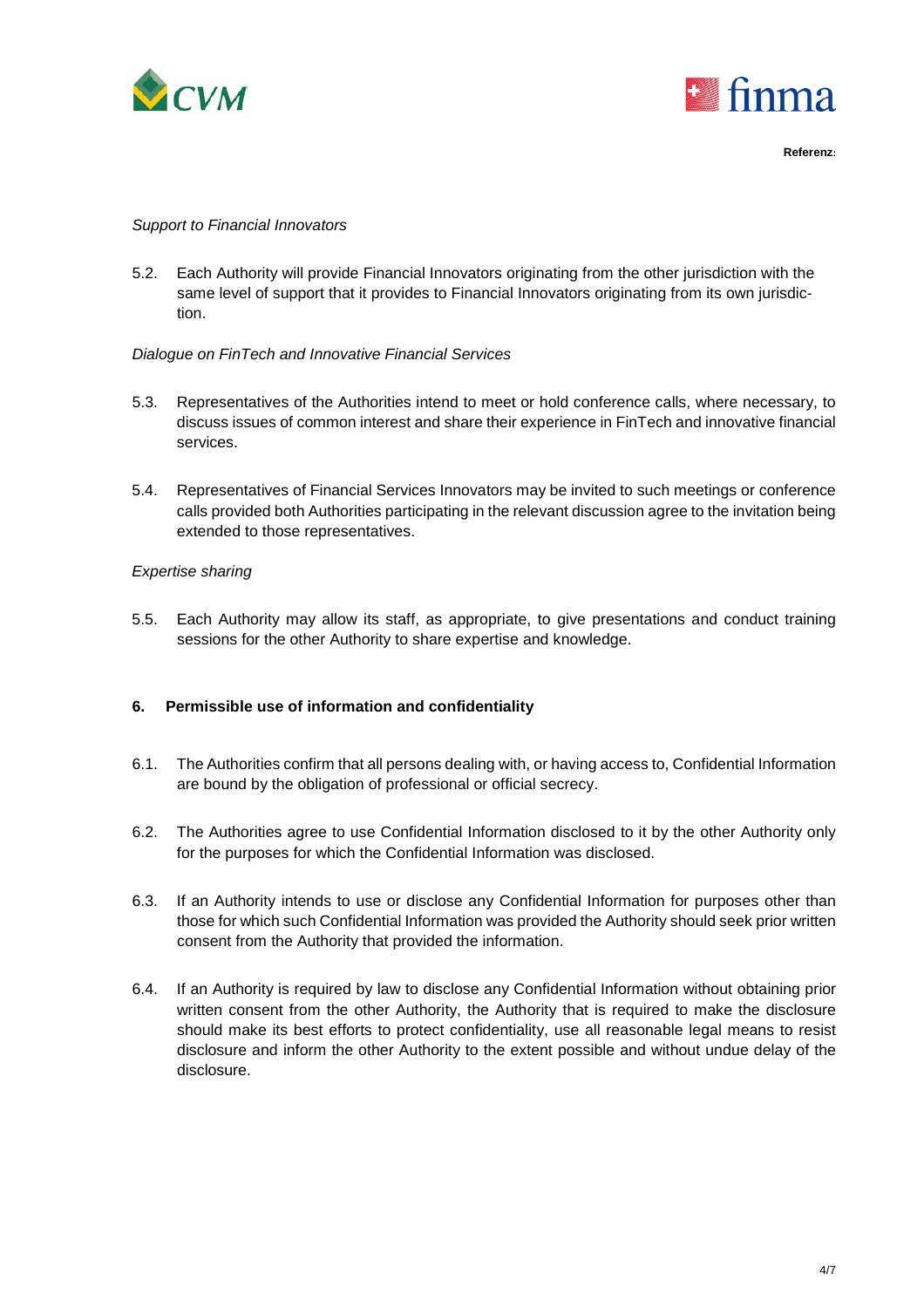



### **7. Contact points**

7.1. To facilitate cooperation under this Memorandum of Understanding, each Authority will designate a contact point as specified in Appendix 1.

### **8. Entry into force, amendments and termination**

- 8.1. This Memorandum of Understanding will enter into force on the date of execution.
- 8.2. This Memorandum of Understanding may be amended in writing if both Authorities agree in writing to do so.
- 8.3. Either Authority may terminate the Memorandum of Understanding by giving 30 days' advance written notice to the other Authority.
- 8.4. In the event of termination, Confidential Information obtained under this Memorandum of Understanding should continue to be treated in accordance with Article 6.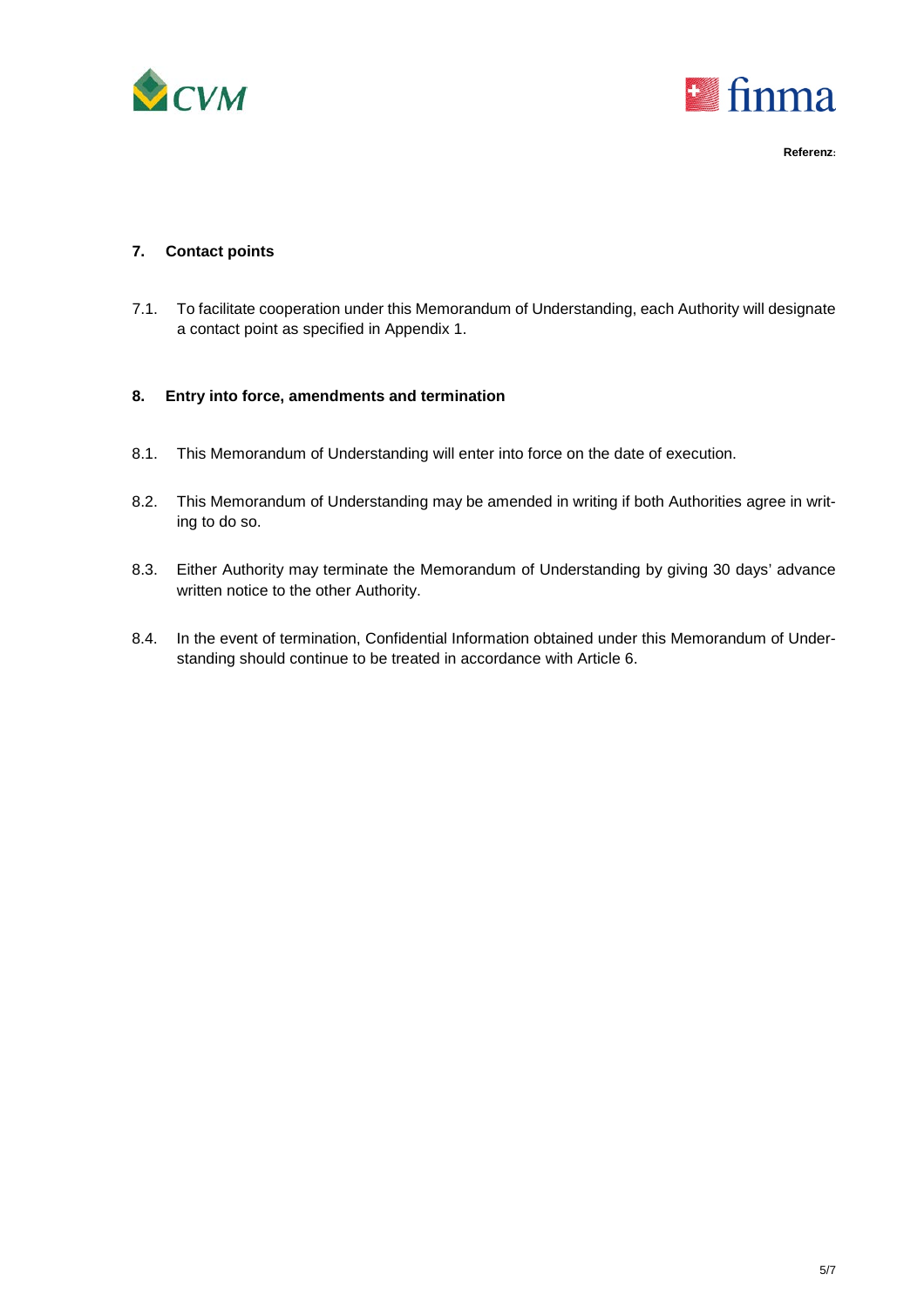



### **For FINMA**

Prof. Dr. Marlene Amstad Rupert Schaefer Vice-Chair of the Board of Directors Head of Strategic Services

\_\_\_\_\_\_\_\_\_\_\_\_\_\_\_\_\_\_\_\_\_\_\_\_\_\_\_ \_\_\_\_\_\_\_\_\_\_\_\_\_\_\_\_\_\_\_\_\_\_\_\_\_\_

Date: ………………………………. Date: ………………………………

**For CVM**

Marcelo Barbosa President

Date: ……………………………………

\_\_\_\_\_\_\_\_\_\_\_\_\_\_\_\_\_\_\_\_\_\_\_\_\_\_\_\_\_\_